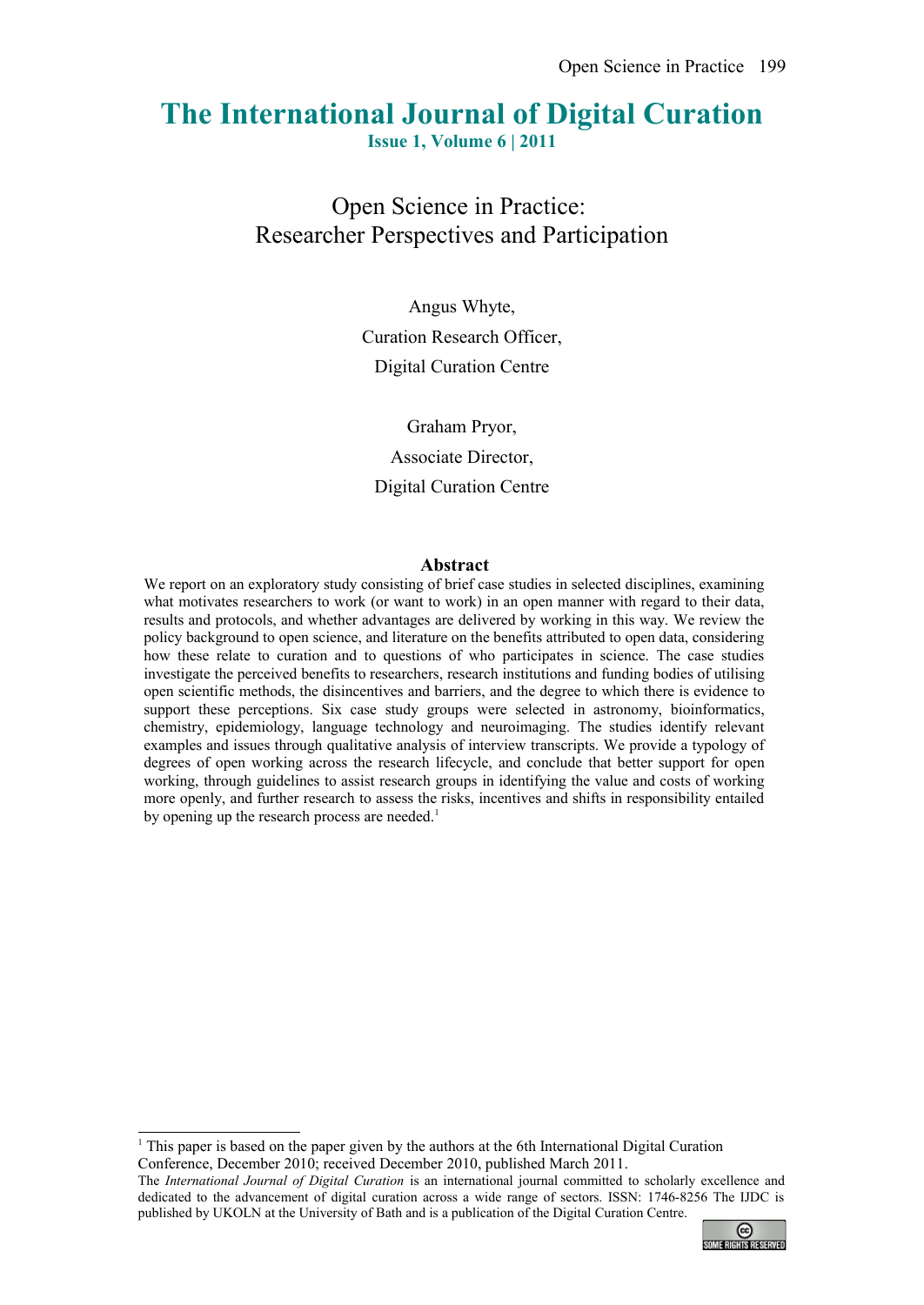## **Introduction**

We report on an exploratory study conducted between November 2009 and April 2010 for UK organisations Research Information Network (RIN) and National Endowment for Science, Technology and the Arts (NESTA). This consisted of brief case studies in selected disciplines, examining what motivates researchers to work (or want to work) in an open manner with regard to their data, results and protocols, and whether advantages are delivered by working in this way. We review the policy background to open science, and literature on the benefits attributed to open data, considering how these relate to curation and to questions of who participates in research.

The case studies investigated the perceived benefits of utilising open scientific methods, the disincentives and barriers, and the degree to which there is evidence to support these perceptions. Six case study groups were selected to give a range of viewpoints across disciplines on the principles and practicality of working openly, as well as a range of experience in doing so. The groups were in astronomy, bioinformatics, chemistry, epidemiology, language technology and neuroimaging. The studies, involved interviews with 18 researchers from six institutions. Qualitative analysis of transcripts was supplemented by desk research and literature review.

## **Policy and Research on Openness in Science**

Our review indicates that open science principles and advantages are typically framed in terms of science as a whole, but certain fields have been at the forefront of 'open working', notably the life sciences, chemistry and astronomy (Nature, [2009\)](#page-13-1). Open science signifies principles of openness and transparency that have broad and intuitive appeal. Beyond that, there is ongoing debate around the scope of both the 'openness' and the aspects of 'science' to which it should apply. Definitions are given in the report *Principles and Guidelines for Access to Research Data from Public Funding* (OECD, [2007\)](#page-13-0), which has strongly influenced UK Research Councils' data access policies. These set out further principles to guide researchers and in some cases require funding bids to be accompanied by Data Management Plans. The OECD *Guidelines* define openness as: "… access on equal terms for the international research community at the lowest possible cost, preferably at no more than the marginal cost of dissemination. Open access to research data from public funding should be easy, timely, user-friendly and preferably Internet-based."

Some limitations are seen as legitimate: this definition does not explicitly state that access must be public, nor without limits on its reuse. The *Guidelines* are also limited to certain kinds of data, excluding those gathered for commercialisation or private sector data, as well as datasets restricted for individual privacy, confidentiality, or for national security reasons. Current UK funding body data policies also typically allow researchers 'first use' of data, i.e. to embargo data until they have published from it.

The OECD *Guidelines* encourage authors to release datasets relevant to the claims made in their articles. Concepts of *open data* typically extend beyond this to include *pre-publication* data release. The *Guidelines* define data broadly as "factual records … used as primary sources for scientific research, and that are commonly accepted in the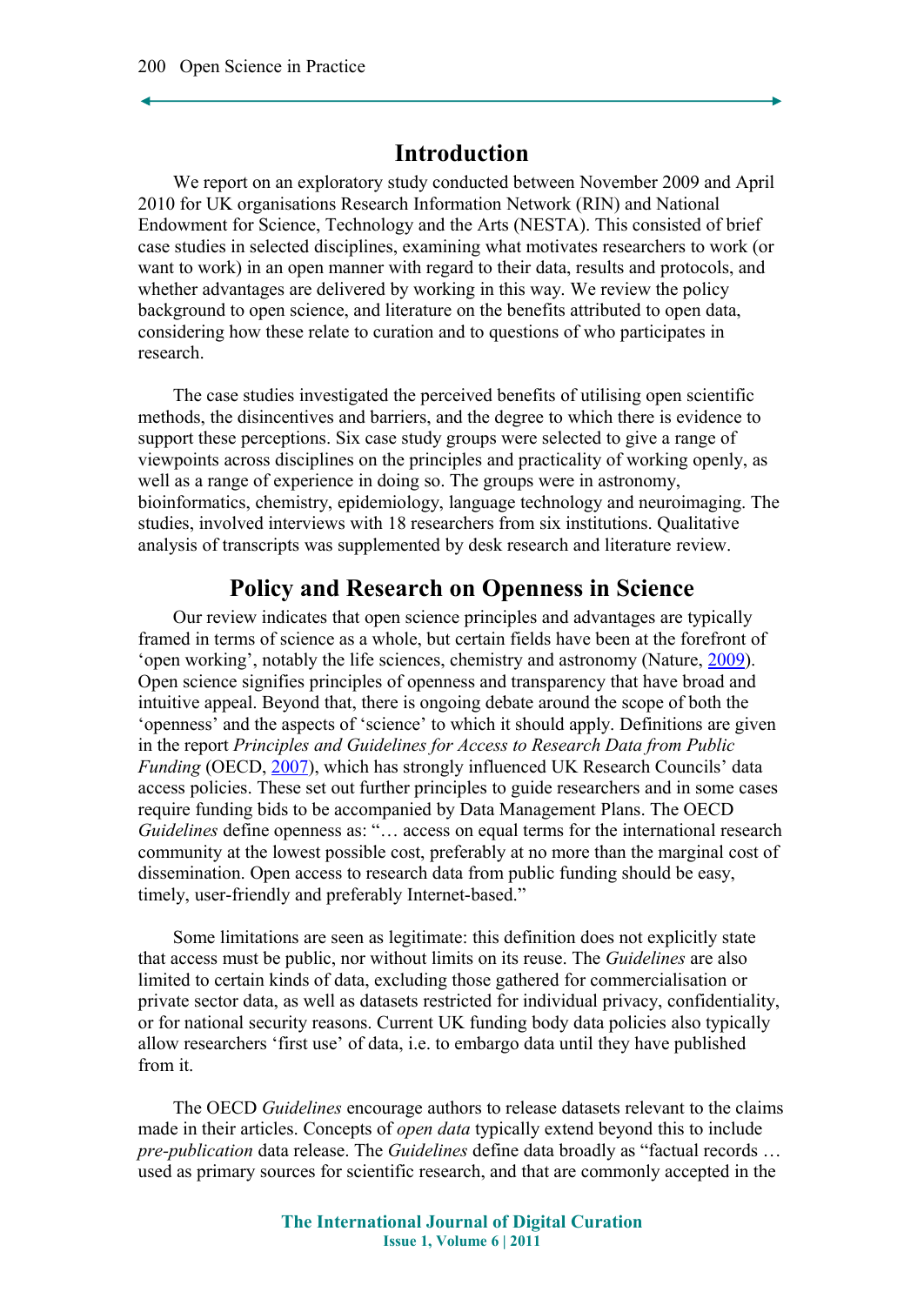scientific community as necessary to validate research findings". They exclude physical objects and "laboratory notebooks, preliminary analyses, and drafts of scientific papers, plans for future research". The term '*Open Notebook Science*', (Bradley et al., [2008\)](#page-11-1) on the other hand, adds these to the scope of open science, with chemists and biologists leading efforts to "place the personal, or laboratory, notebook of the researcher online along with all raw and processed data, and any associated material, as this material is generated."<sup>[2](#page-2-0)</sup> Open notebook tools take the form of an electronic laboratory notebook (ELN), where the 'what happened' details of research are recorded alongside experimental data. The focus is on keeping a full record of experiments, serving as provenance information for published datasets.

The Science Commons *Open Science Principles*<sup>[3](#page-2-1)</sup> also relate to a broad spectrum of research products, as do the *Panton Principles*[4](#page-2-2) , a set of recommendations for making scientific data open. Definitions carry various assumptions about what should be shared with whom, when, and how; what can legitimately be withheld; and what gains technology can bring to the equation. For some advocates 'open' refers to the absence of legal restriction on reuse, and for others social and technical aspects of accessibility and reusability are also relevant. To explore how these various aspects accord with practitioners' experience, we defined 'openness' broadly to describe how far research products are accessible and reusable beyond those contracted to produce them. This entails a continuum from proprietary control to limitless reusability.

Our literature review grouped the claimed advantages of working openly, and barriers to it, around five main issues: speed and efficiency of the research cycle; capabilities to identify new research questions; research effectiveness and quality; innovation, knowledge exchange and impact; and research group and career development.

### *Speed and Efficiency of the Research Cycle*

Openness in science is credited with impacts on the speed and productivity of the research cycle. Yet few economic studies of research consider different forms of openness. According to David et al., [\(2009\)](#page-12-1), economic studies of research productivity tend to dichotomise private and publicly-funded research, with the latter deemed "open" because the results are made public. Models indicate that the benefits of this openness, i.e. lower research costs of accessing prior knowledge, depend on public funding of post-graduate researchers to access it (Carayol & Matt, [2006;](#page-11-0) Mukherjee  $\&$ Stern, [2009\)](#page-13-3). However, it is less clear where these benefits stem from, i.e. how widely post-docs need to share data or methods, or how far in advance of publication.

Economic benefits can also be obtained from *public* participation in the research process (Lyon, [2009\)](#page-12-0). According to Silvertown [\(2009\)](#page-13-2), along with web and mobilebased tools that allow volunteers to gather (for example) field data on environmental change, one factor "driving the growth of citizen science" is "the increasing realisation among professional scientists that the public represent a free source of labour, skills, computational power and even finance."

<span id="page-2-0"></span><sup>2</sup> Open Notebook Science - Wikipedia. Retrieved January 19, 2010 from [http://en.wikipedia.org/wiki/Open\\_Notebook\\_Science.](http://en.wikipedia.org/wiki/Open_Notebook_Science)

<span id="page-2-1"></span><sup>3</sup> Science Commons » Principles for open science. (n.d.). Retrieved March 30, 2010, from [http://sciencecommons.org/resources/readingroom/principles-for-open-science/.](http://sciencecommons.org/resources/readingroom/principles-for-open-science/)

<span id="page-2-2"></span><sup>&</sup>lt;sup>4</sup> Panton Principles. (2010). Retrieved February 19, 2010, from [http://pantonprinciples.org/.](http://pantonprinciples.org/)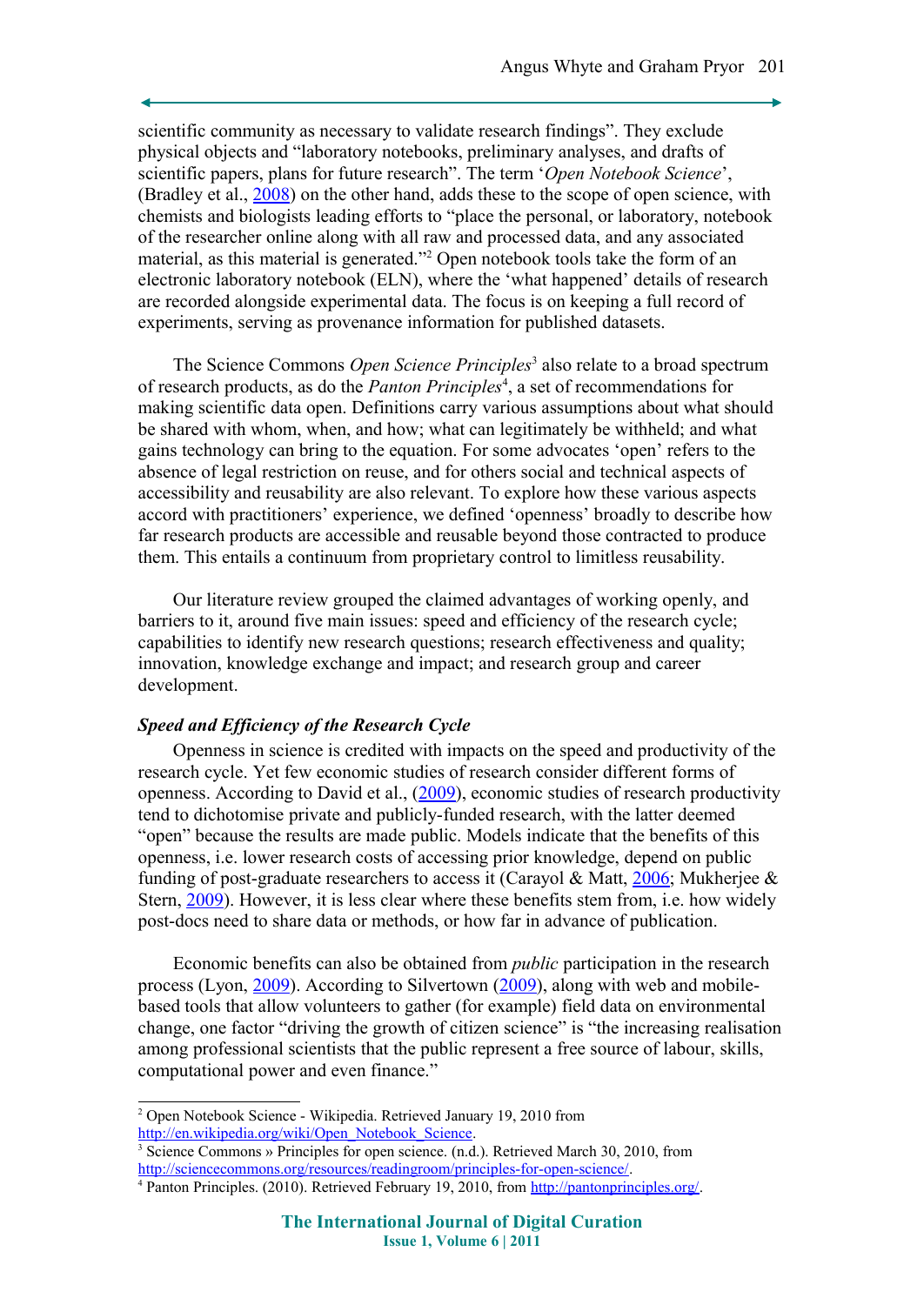### 202 Open Science in Practice

Studies identifying measurable economic benefits of open research are few; however, potential efficiency benefits are considered by Fry et al., [\(2008\)](#page-12-4). They identify three areas of return on investment from secondary uses of data: reduced costs of collection and duplication; sharing direct and indirect costs of collection; and new uses unforeseen at the time of collection, including data mining opportunities. Each additional time a dataset is used/reused represents a direct financial benefit equivalent to the cost of collection. Indirect cost savings include more efficient use of scarce resources used in collecting data, including research subjects and instrumentation. The main costs of reuse include the storage costs faced by a repository, and the costs of preparing the data for curation and sharing. These preparation costs, documenting data to recognised metadata standards, are likely to be significant according to the cost modeling studies by Beagrie et al., [\(2010\)](#page-11-2). Other economic advantages identified with openness by Fry et al., [\(2008\)](#page-12-4) are the potential for "collaboration and enhanced outcomes, better education and research training, new opportunities and uses, a more complete and transparent record of 'science', potentially more sensitive and less invasive research evaluation, and greater visibility and reward".

Collaborative effort and open working are linked in that their economic advantages and barriers are typically cited together. Barriers to collaboration have been studied extensively in relation to 'collaboratorie'. Bos et al.'s study [\(2007\)](#page-11-4) of scientific collaboratories identifies three main barriers to scientific research scaling beyond informal, one-to-one collaborations. Firstly, transferring knowledge requires specialist expertise and may be tacit. Secondly, research culture affords freedom to pursue highrisk ideas and resists corporate control. Thirdly, they point to difficulties of crossinstitutional work crossing formal institutional boundaries, including IPR issues. Wide disciplinary variations in these barriers are likely, depending on the availability of community standards and acceptance of 'data' as a separate entity from the context of its production (Lyon et al., [2010\)](#page-12-3). The related 'tacit knowledge' aspects of research will influence potential gains from sharing. Tacit knowledge is a core component of expertise but is, by definition, undocumented. It is acquired through bodily experience  $-e.g.,$  riding a bike - and collective social experience  $-e.g.,$  negotiating traffic. While some tacit knowledge may be documentable, it is normally taken-for-granted, learned through membership of a community, or drawn from presence in-situ (Collins, [2001\)](#page-11-3).

### *Capabilities to Identify New Research Questions*

An enhanced ability to identify research problems is associated with data sharing. The OECD *Guidelines* argue that sharing "reinforces open scientific inquiry", promotes new research and the testing of new or alternative hypotheses. However, it is unclear how far practitioners apply a scientific ethos of openness as grounds for sharing their data. David et al.,  $(2008)$  describe open disclosure in scientific enquiry as an ethos "to which members of the academic research community generally subscribe, even though the individual behaviours may not always conform to its strictures". That ethos also underlies the advantages identified for preserving data to be reused for new enquiry, on the principle that data is an economic 'public good', one whose value is enhanced rather than diminished by wider sharing (Beagrie et al., [2010\)](#page-11-2). Extensive sharing and curation of genomic and proteomic data has driven data policy, and made possible entire new data-based fields, such as functional genomics and systems biology. And yet even in the genomic and proteomic fields data sharing is far from universal (Piwowar & Chapman, [2008\)](#page-13-5) and case studies indicate that life science data sharing is generally more restrained (Pryor, [2009\)](#page-13-4).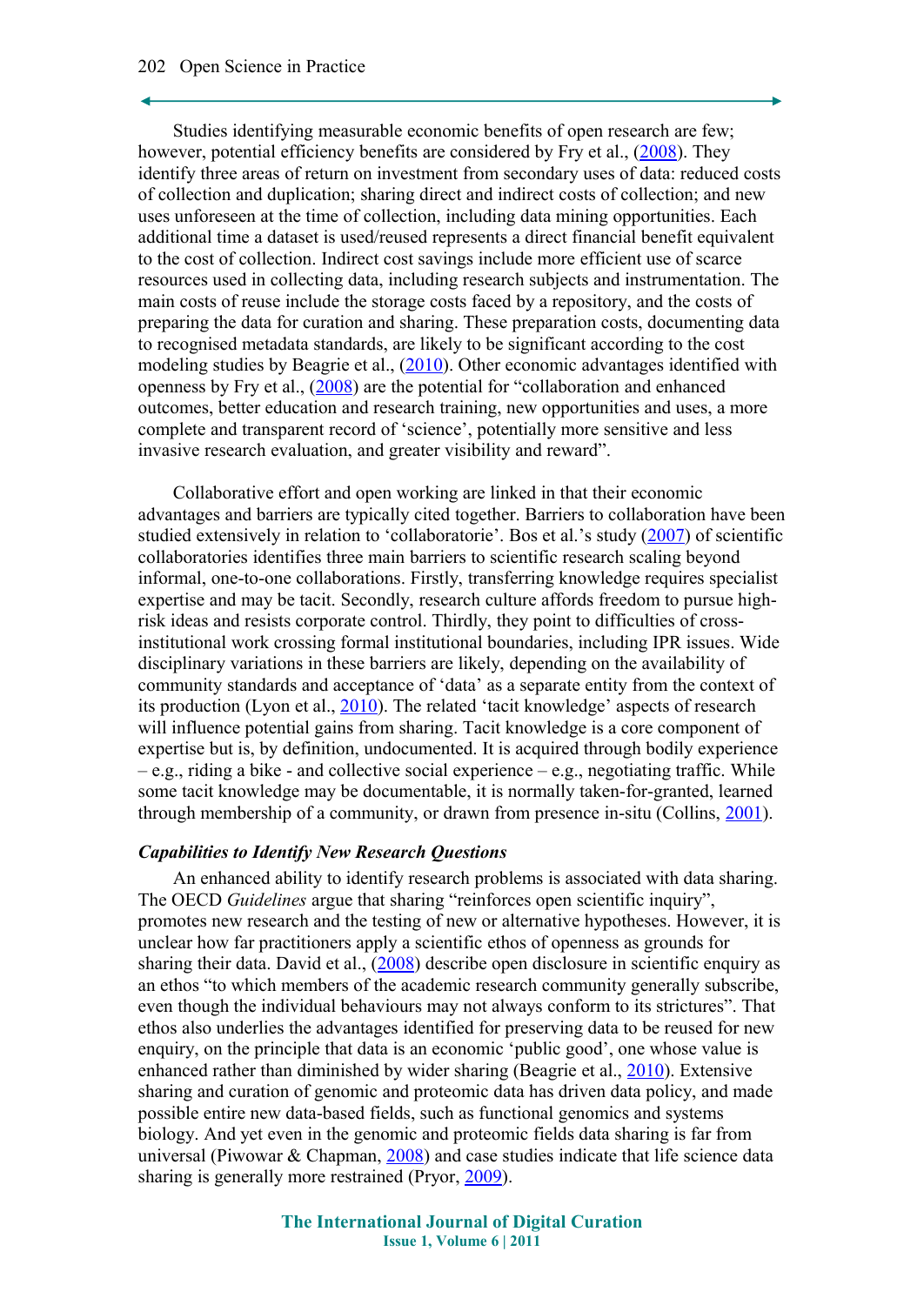On the other hand, the machine-readability of publicly available datasets has motivated researchers in life science and many other disciplines to explore the potential of semantic web technologies. The rise of "data-intensive" research (Hey et al., [2009\)](#page-12-7) involves fundamental changes in how research questions get asked of data. Here, public access enables re-analysis of individual and linked datasets, and the potential for this is boosted where semantic web standards are applied to render the terms and relationships in machine-readable form (Coles & Frey, [2009\)](#page-11-6).

### *Research Effectiveness and Quality*

The open disclosure and peer review of research results has long been held to ensure effective validation. The implications of open data for this traditional model are uncertain, but may depend on broader participation in peer review. From the traditional standpoint, peer reviewing datasets amplifies existing concerns about the time costs of reviewing and the short supply of reviewers, and raises new ones about understanding the data (Ware, [2008\)](#page-14-3). However, according to some open science advocates, broader public participation entails a radical shift in the peer review process, potentially including contributions from citizen-scientists (Stodden, [2010\)](#page-14-2). Issues around who peer-reviews data quality, and how, are mostly keenly felt in fields where data is shared prior to publication. An RIN report recommends funders and research communities should develop approaches to the formal assessment of datasets. Meanwhile, it points out the key role of data centres, which "apply rigorous procedures to ensure that the datasets they hold meet quality standards in relation to the structure and format of the data themselves, and of the associated metadata," (RIN, [2008\)](#page-13-7).

Given that citation frequency is used as a measure of research article quality, a correlation between citations and online availability of datasets upon which the articles are based suggests an association between public data release and perceived quality. There are indications of this in microarray studies for clinical trials (Piwowar et al., [2007\)](#page-13-6). It is not yet clear if this is due to authors citing articles *because* they have access to underlying data. Since a large number of co-authors on an article is strongly correlated with its subsequent citation (Wuchty et al., [2007\)](#page-14-1) the association with data sharing may be more indirect, for example because larger collaborative projects, whose publications have many co-authors, are relatively more motivated to make their data accessible online or are more likely to comply with funding body and publishers' mandates.

#### *Innovation, Knowledge Exchange and Impact*

The relationship of scientific inputs to outputs is now accepted to be 'non-linear', i.e. research involves exchanges between researchers and private and public enterprises, often through informal networks (Martin & Tang, [2007\)](#page-12-6). Innovation entails involvement of the 'end-users' of research outputs. The shaping of an innovation depends on a range of intermediaries including retailers, media and marketing companies, telecom platform operators, advertisers, distributors and consultants, and their roles of "configuring, facilitating and brokering technologies, uses and relationships in uncertain and emerging markets" (Stewart & Hyysalo, [2008\)](#page-14-0). Involvement of commercial firms in scientific research is one of the main constraints on data sharing according to a study by Blumenthal [\(2006\)](#page-11-5). It is also a contentious area; commercial involvement may affect researchers' neutrality. On the other hand, where research is intended for commercialisation, openness may limit income from licensing the IP rights (David et al., [2004\)](#page-12-5).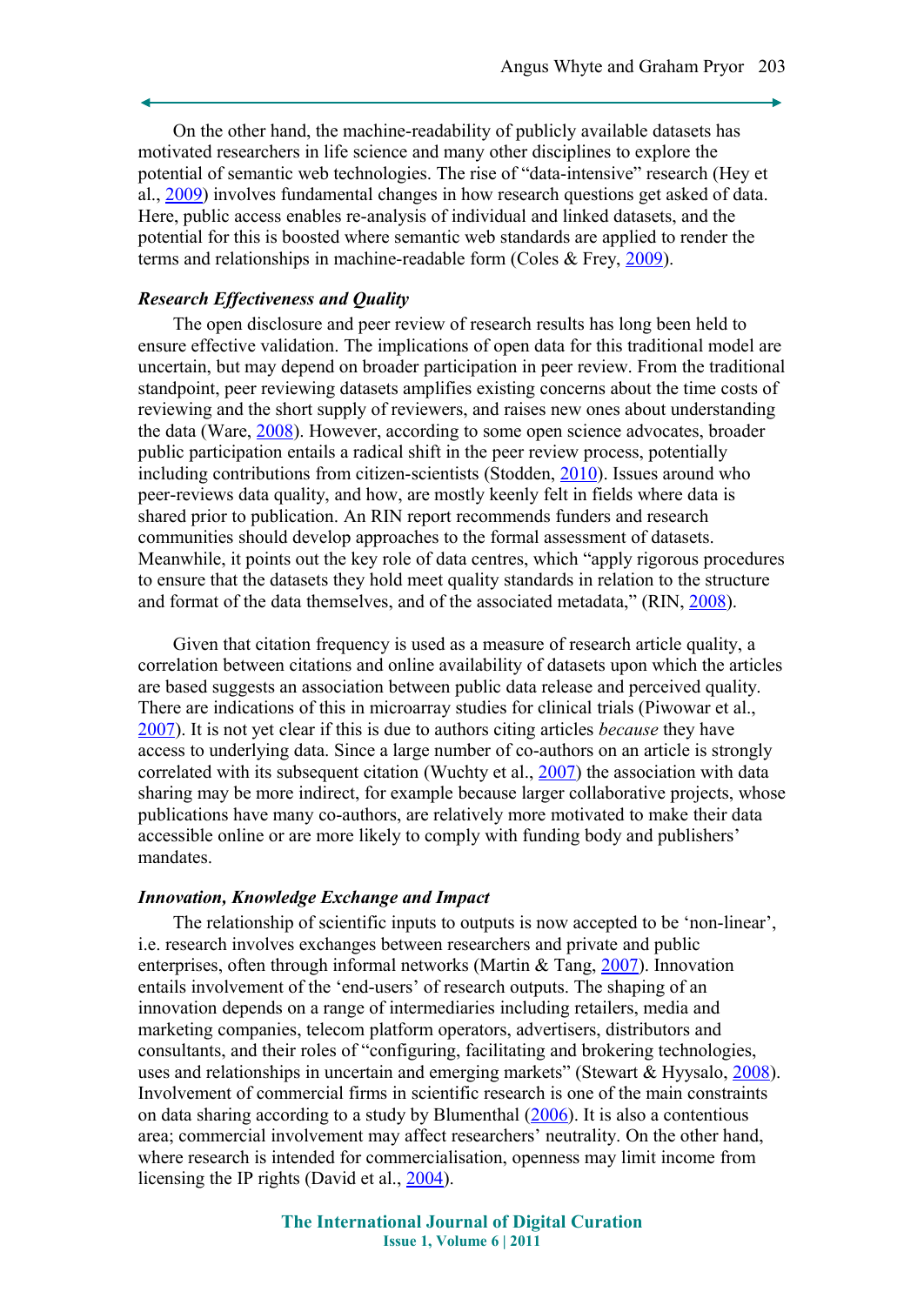### 204 Open Science in Practice

The term "citizen science" was coined to refer to public deliberation of the societal impact of science, driven partly by wider awareness of such impacts from research, and demands for more transparent governance (Irwin, [1995\)](#page-12-10). Social scientists have mediated dialogue between scientists and public groups, using, for example, focus groups. These approaches have helped develop 'open consent' models, by negotiating the ethical barriers to human subjects' data being shared and re-purposed in longitudinal clinical research without renewed consent (Haddow et al., [2005\)](#page-12-9).

Ethical questions have also been raised about community participation in deciding the ownership of data collected with them, or from them, and rights to research results they have had a stake in producing. A notable example is pharmaceutical research whose data is based on 'traditional' medicinal knowledge. IPR in the research outputs has been used to share patent benefits with indigenous peoples whose local knowledge it is derived from (Vermeylan et al., [2008\)](#page-14-4). Parallels with "citizen science" arise in how academic and private scientific institutions appropriate the knowledge produced by users and citizen scientists, and its value (Delfanti, [2010\)](#page-12-8). The implication is that research benefits may be more equitably shared if 'citizen scientists' share the ownership of research results, or at least participate in deciding such questions, rather than academics assuming the responsibility of placing them in the public domain.

A common economic view of scientific impact on innovation is that cooperative open disclosure and competitive proprietary exchange exist in equilibrium. However according to some observers this is threatened by the application of IPR protection mechanisms to a growing range of objects, for example the patenting of software and genetic data (e.g., David, [2004\)](#page-12-5). The countervailing efforts of the Creative Commons project are significant not only for their 'copyleft' and public domain model licenses but also their moves to develop machine-readable licenses and 'policy languages' to reduce the human effort in dealing with multiple licensing models.

### *Research Group and Career Development*

The need for more effective data citation and attribution mechanisms is key to career development. Although researchers who share their data may receive acknowledgements or direct citations to their datasets, the limited impact and recognition for data publication is one of the issues driving initiatives to standardise citation methods (Brase et al., [2009\)](#page-11-8).

Economic studies of motivation for openness are limited to open source software development. Motives include 'signalling of ability', the need for a particular software solution, or mastering software challenge, and the desire of belonging to the 'gift society' of active OSS programmers (e.g., Bitzer, [2007\)](#page-11-7). These factors suggest that social networking among early-career researchers might drive open publishing of research data and notebooks. One recent survey indicates very limited take-up of public web 2.0 platforms for scholarly communication, mostly confined to senior researchers. Junior and younger researchers are more likely to be frequent users of social networking (RIN, [2010\)](#page-13-8). However the study found lack of clarity on benefits, and mistrust of sharing openly on platforms that lack standards for attributing effort.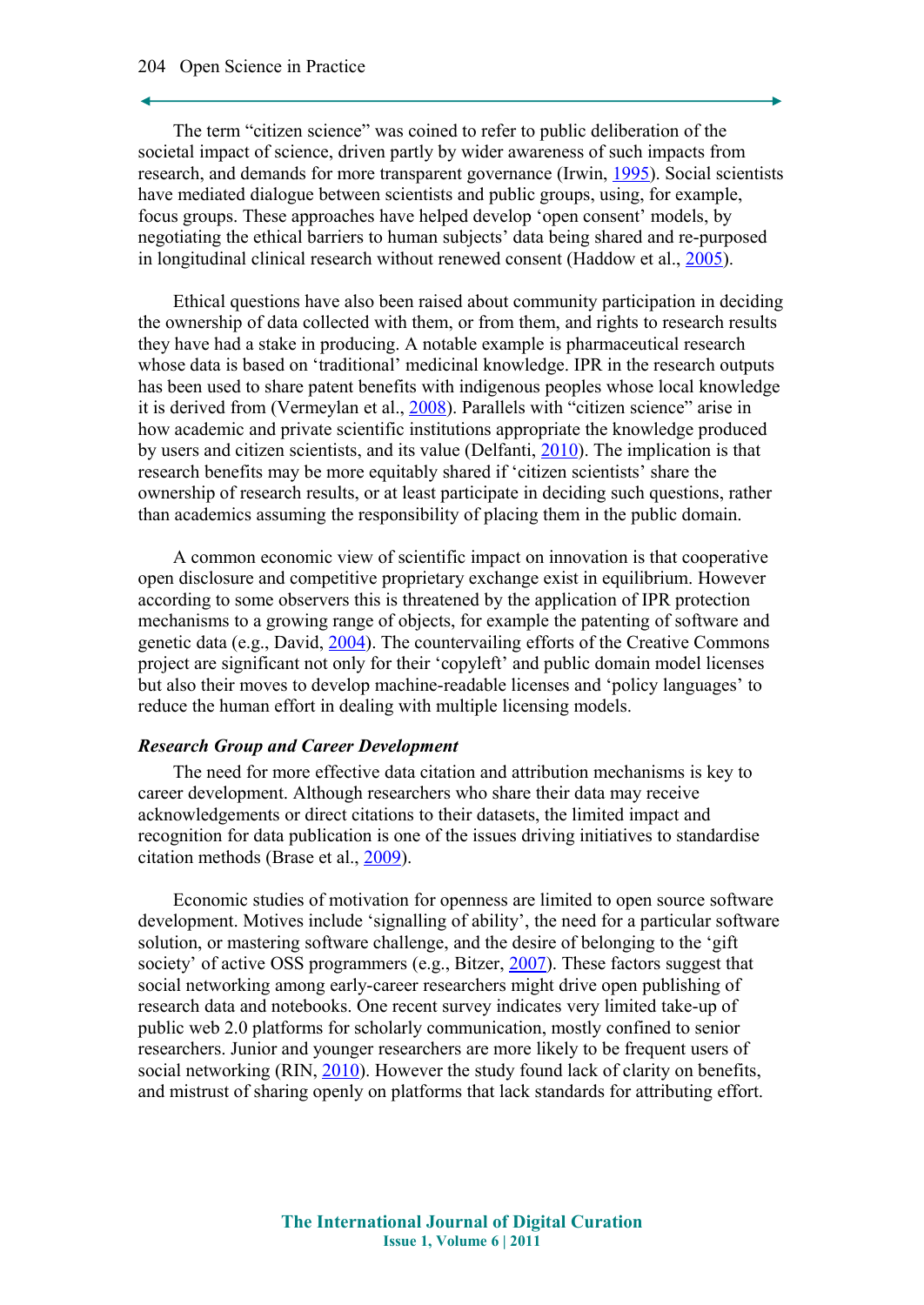## **Methodology**

The project involved six case studies over a 14 week period, each based on semistructured interviews with at least one established researcher at Principal Investigator (PI) level and, in most cases, others working earlier in their career. The interviews involved 18 participants working across six institutions. The disciplines involved were astronomy, bioinformatics, chemistry, epidemiology, language technology, and neuroimaging. To gather a broad range of views we sought out known advocates of open working, but also groups who we knew to be releasing data more selectively, including some we knew to be skeptical of the benefits.

The Science Commons 'Principles for Open Science' [\(op.cit.\)](#page-14-5) were used as a starting point for the interviews, which were transcribed and summarised, and then fed back to each participant for comment. Summaries were then consolidated in a draft of the case study report, which was again fed back for comment. Additional desk research identified examples that participants had highlighted in interviews, or in publications and web resources relating to their group or project. The interviews used a topic guide which is available from the project website along with transcripts.

## **Open Advantages and Disadvantages: Issues for Researchers**

The participating researchers were working openly to different degrees and with a variety of research resources. The case study report (RIN,  $\frac{2010a}{a}$ ) and its Appendices <sup>[5](#page-6-0)</sup> elaborate on the following very brief outline:

- **Astronomy:** collaborators in the *Astrogrid* Virtual Observatory project had curated open data catalogues, and developed open metadata standards and data management software, some of which has been translated for medical application.
- **Bioinformatics:** members of an *Image Bioinformatics Research Group* had developed a software architecture for linked open data, applied to functional genomics and translated across several disciplines, and produced exemplars of semantically-enhanced journal articles with linked data.
- **Chemistry:** collaborators on *LabBlog*, a web-based lab notebook, had used it to aid compliance with lab safety regulations, share experimental records with colleagues or as public 'open notebooks', and linked to open repositories as source and destination of structured crystallography data.
- **Epidemiology:** researchers had extensively reused public health data, integrating this with both freshly collected and openly sourced geo-spatial data, and making results publicly available.
- **Language Technology Group:** members collaborated in various consortia producing multi-modal corpora for cross-disciplinary research in human interaction, and openly release much of this data and annotation tools.
- **Neuroimaging:** members of a research lab shared metadata publicly, imaging data on a more limited basis due to its sensitivity, and analysis tools with past and present collaborators, and pooled subject recruitment effort with collaborators.

<span id="page-6-0"></span><sup>&</sup>lt;sup>5</sup> Project page: [http://www.dcc.ac.uk/projects/open-science-case-studies.](http://www.dcc.ac.uk/projects/open-science-case-studies)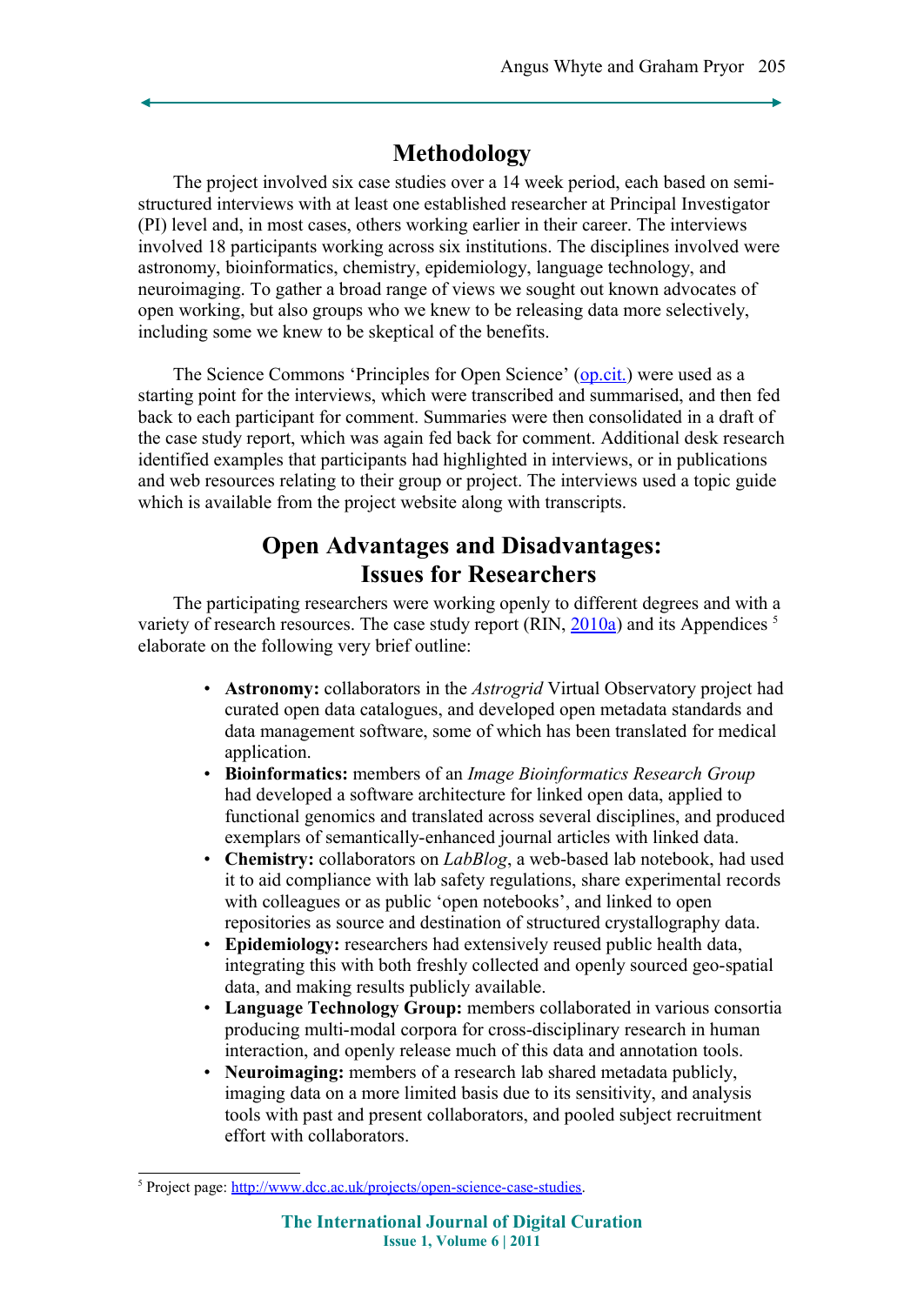Interviews themes were analysed according to the five main issues identified in the literature review, summarising pros and cons that participants raised. Examples were collected to demonstrate advantages claimed for working openly, and a typology to assess various dimensions of openness was developed. The main advantages were:

- **Efficiency in the research cycle:** saving data collection costs through reuse; indirect savings in research costs though use of pooled resources (avoiding recruitment fatigue); lower barriers to communication and collaboration; and lower cost barriers through open source 'gift exchange'. In some fields the greater efficiencies achievable in the research process had brought a step change "...the process of making things openly available so that derivative science can be done is massively speeded up, so all in all the wheels turn quicker," (Chemical Crystallography, PI).
- **New research capabilities:** As in the example above, new capabilities to find research questions and analyse evidence were being realised. In the language technology case, fields of research were made feasible through building cheaper or better models from open source components. Other cases included data mining from open repositories, or new abilities to find patterns through visualising across previously disparate data sources.
- **Effectiveness:** more potential for scrutiny, and for cross-disciplinary collaboration. Compliance with regulatory scrutiny requirements has spin offs in some areas: "…because you have to put the effort in anyway…the data that you collect later on already has much higher quality meta data, or could have, associated with it without extra effort,"(Chemistry, PI).
- **Knowledge exchange and impact:** commercialisation opportunities, and higher visibility for researchers and institutions were generally motivators and had produced results for some: "…we have a federation of all sorts of different types of repositories here, and it's perceived very strongly from the institution from all sorts of different angles, you know, you can use it for administrative processes, you can use it for tying into continued professional development and promotion, and the increased visibility of the institution out there," (Chemical Crystallography).

Participants did not, however, see openness as a binary choice: "Degrees of openness is extremely important. Different people work in different ways and have different constraints imposed upon them," (Chemistry, Senior Researcher). Like Fry et al., [\(2009\)](#page-12-4) we found it helpful to consider two main dimensions of open working:

- 1 The stage in the research process that sharing occurs, from the raw material at one end to published articles and datasets at the other;
- 2 The level of 'aggregation' of the actors involved, from the researcher and research group at one end to the public at large at the other end, with the policies and practices of funders and institutes operating between these levels.

In the study report we combine these dimensions to provide a matrix of examples, to aid comparison across cases. The first of the dimensions can be used to describe material outputs of each step in the research cycle, as characterised in Table 1.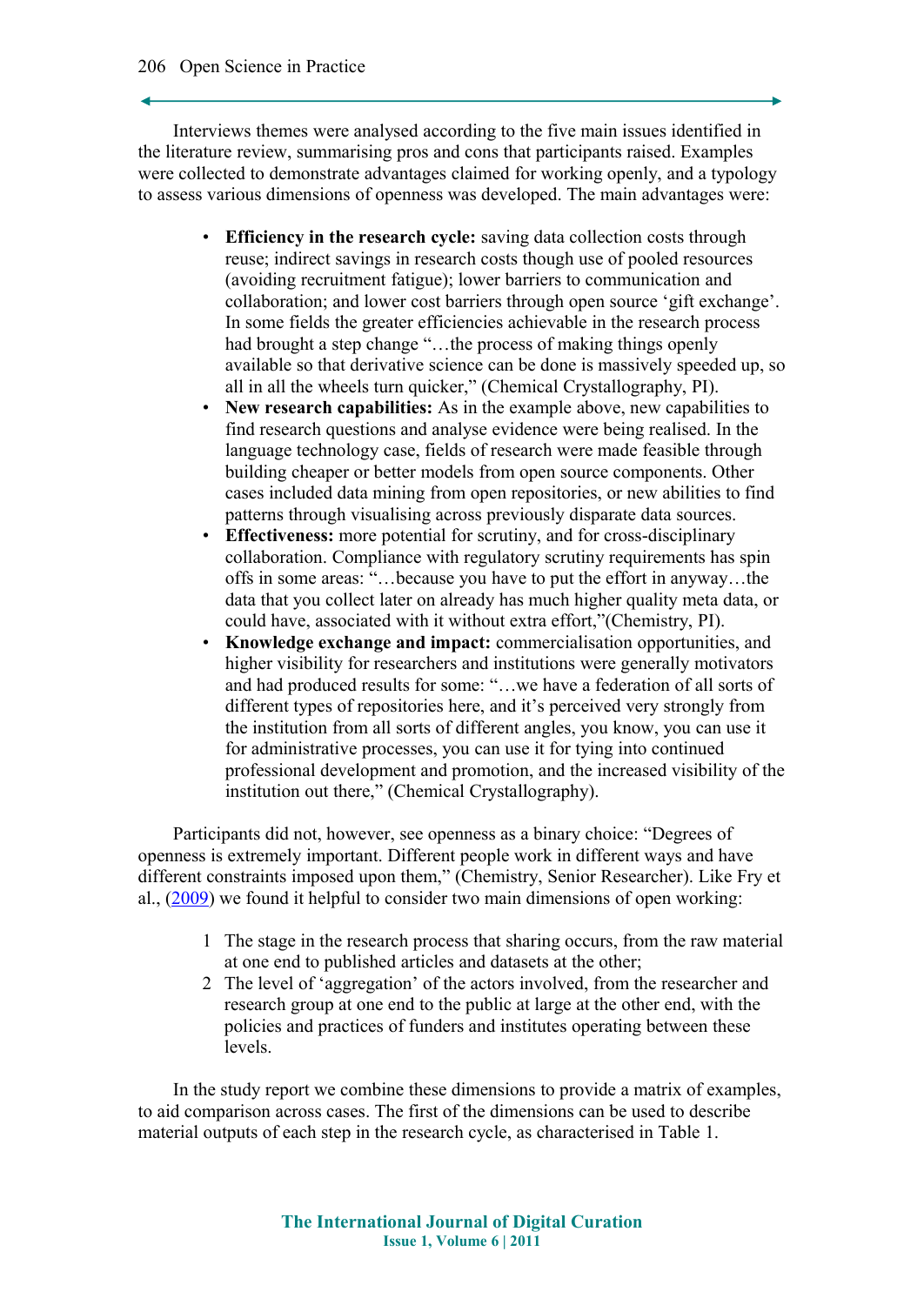| Research cycle stage        | Outputs                                                                |
|-----------------------------|------------------------------------------------------------------------|
| Conceptualising and         | Messages, posts, user profiles, bibliographies, resumes                |
| networking                  |                                                                        |
| Proposal writing and design | Proposal drafts, data management plans, regulatory compliance          |
|                             | documentation, study protocols                                         |
| Collecting and analysing    | Raw and derived data, metadata, presentations, podcasts, posters,      |
|                             | workshop papers                                                        |
| Documenting and sharing     | Lab notes, research memos, study-level metadata, readme files,         |
|                             | FAQs, supplementary information                                        |
| Publishing and reporting    | Conference papers, journal articles, technical reports                 |
| Engaging and translating    | General articles, web pages, briefings, public exhibits, presentations |
| Infrastructuring            | Software tools, databases, repositories, web services, schemas and     |
|                             | standards                                                              |

Table 1. Research Cycle Stages and Material Outputs.

The second dimension consists of six main 'degrees of openness'; a continuum of research materials disclosure by creators to other actors in their production and potential reuse. It begins with actors formally (contractually) tied to the creators and extends to those not previously linked to them, i.e. the general public. We characterise these degrees of openness as follows:

- **Private management:** sharing within a research group, where resources are organised to facilitate access and reuse by researchers within the group, to include at least some data or metadata on all research activity.
- **Collaborative sharing:** sharing between members of a consortium established to deliver a project or programme, so that researchers employed may access data or metadata, e.g., on an intranet, and reuse it for their common contractual purpose.
- **Peer exchange:** sharing on the understanding that disclosure or reuse have conditions attached, between members of a researchers' network of peers, e.g., using a social networking web platform.
- **Transparent governance:** disclosure to an external party according to a publicly accountable code e.g., enforced by institutions or funders for research assessment, ethical scrutiny, or safety inspection; or where sharing is facilitated by a third party such as an archive with an institutional or funding body mandate.
- **Community sharing:** access or reuse limited to identifiable members of a research community or communities, e.g., defined by affiliation to an institution, research network or association; facilitated by collaboratories or virtual research environments, and resources licensed for educational access/use.
- **Public sharing:** sharing where resources are made available for access by any member of the public, at least some data or metadata on the research activity is designed to be understood by a lay audience and reused by a designated research community, and with few restrictions - such as a limited embargo period.

Issues affecting the feasibility and desirability of open working to these varying degrees (which are not mutually exclusive) are discussed below.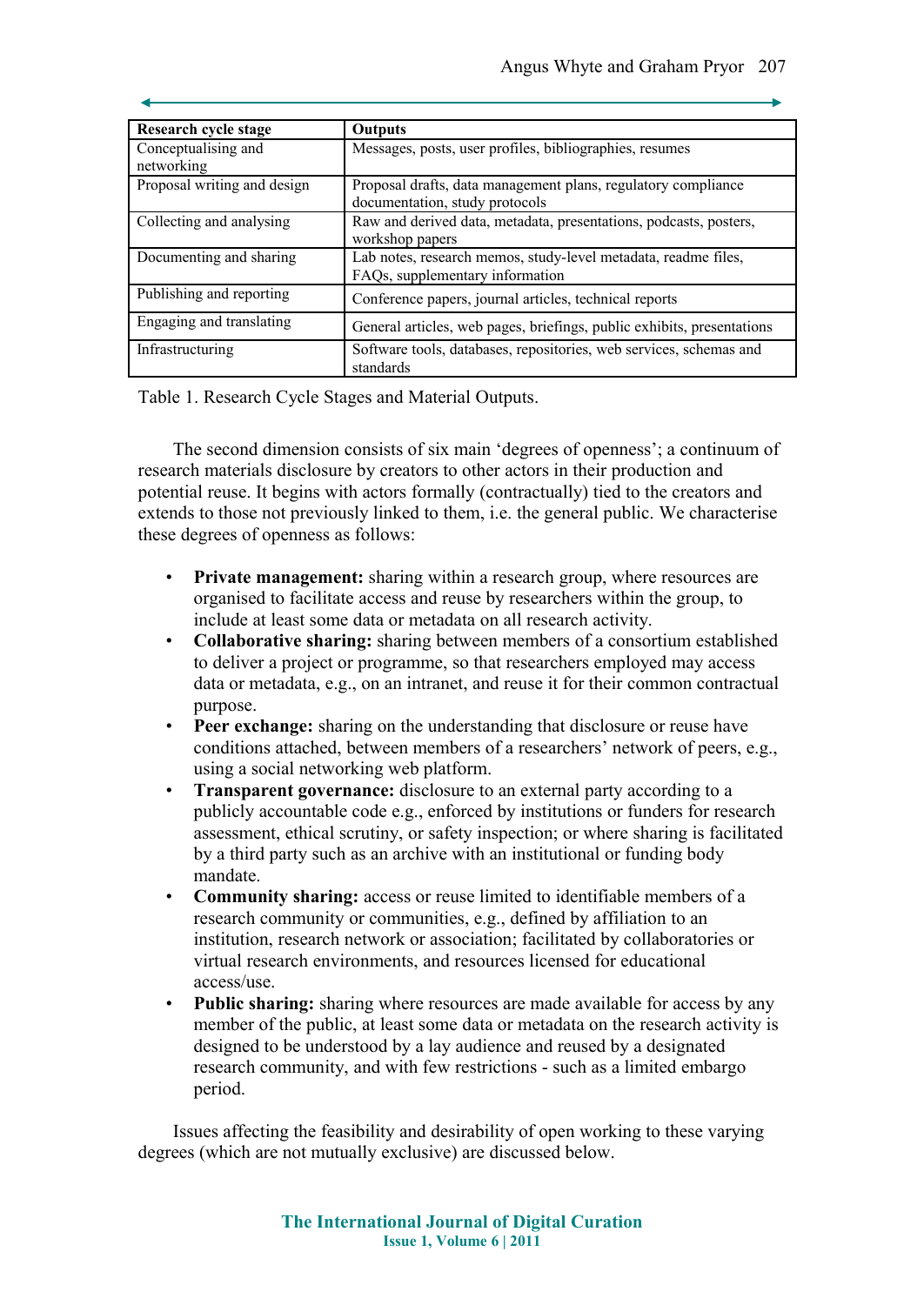### – *Public good or source of competitive advantage?*

"…We do have a few projects of some industrial importance, for which we are obliged to be closed," (Chemistry, PI). All researchers saw an obligation to disclose data produced using scarce public resources (instrumentation, software tools, unique observations), especially where there was scientific justification e.g., to better enable comparison of results, cross-disciplinary collaboration on analysis techniques being a common driver. Limited embargos to allow results to be produced were thought legitimate. Openness inhibited some commercial collaboration, but also offered greater visibility to research groups and institutions, and opportunities that could be pursued.

### – *How will disclosure benefit the research?*

The relative size and cohesion of the researchers' communities were a factor in judging whether or not it was worth disclosing. In some cases, researchers felt they knew everyone working in their specialist field and believed that making their data understandable beyond that, except for occasional public engagement purposes, would damage their productivity and/or career progression, e.g., "…if I had to then make it polished so that people could follow what I'm doing, I'm sure there wouldn't be many people interested in following what I was doing …if I spent a lot of time trying to make it understandable for people outside my field but I don't think it would. I think I'd spend an awful lot of time doing it," (Chemistry, Post-doc).

### – *How to justify data-linking infrastructure?*

Funding body support for research groups to invest in this was considered an exception. Success was believed to be judged on scientific merit, i.e. novel peerreviewed results, rather than on criteria more appropriate for infrastructure. More coordinated provision of training in research data management was also called for. This human infrastructure can be critical: "…for larger projects it's very easy though, we'll have one or two dedicated people dedicated to this aspect of the data and so they can become trained in how to do this. I think it's much slower for smaller research teams; it will take a long time before they routinely put their data into the virtual observatory," (Astronomy, PI).

### – *How feasible is documentation and quality assurance for reuse?*

There were concerns about the practicalities of going beyond the current depth of detail or breadth of disclosure, owing to lack of skill, accepted process, or capabilities needed for a wider audience to judge its quality and avoid misinterpretation: "...if you flood the literature with lots of stuff that isn't very good then it's a problem... now putting out the raw data… it's really necessary for the considered stuff supporting your publication but I'm a little more wary of doing it generally. Publishing everything raises quality control and interpretation issues," (Chemistry).

### – *How to justify packaging and metadata creation costs (and anonymisation)?*

Resourcing the effort for these is an issue. Resources for end-of-project 'packaging', e.g., presenting data according to repository ingest procedures or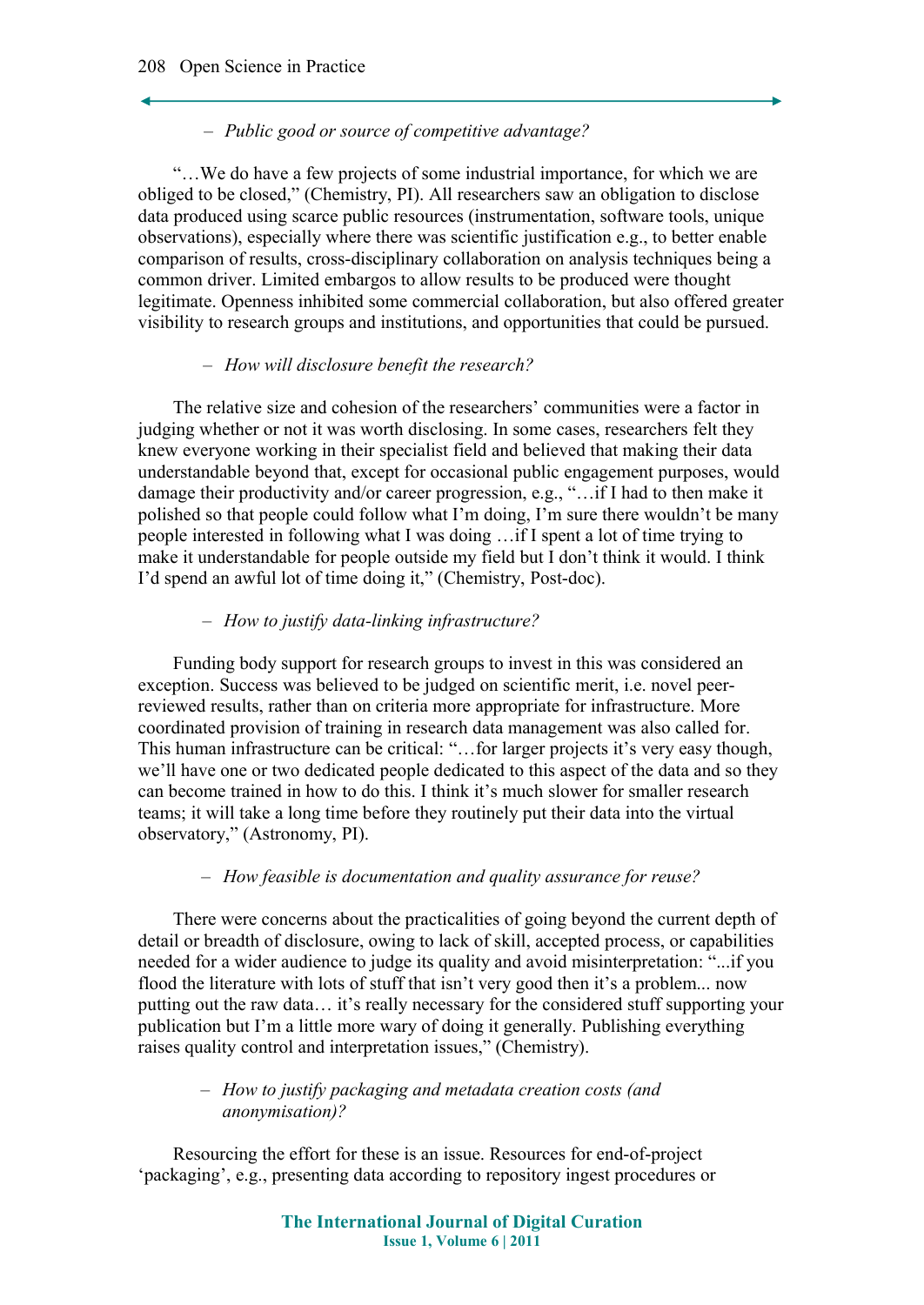documenting software, are sacrificed through time constraints or given a lower priority than the initial analysis or development. In neuroimaging, for example, anonymisation issues make public data sharing rare. Code sharing is relatively common and analysis software is rapidly developing, but often depends on local knowledge, leading the neuroimaging participants to share code with a network of trusted peers "…we're continuing to work with these groups to in effect have a shared environment, which is very warm share because they're people we have worked with and they understand what our thinking is," (Neuroimaging, Senior Researcher).

### – *How to justify a choice of standards to adopt*?

Some participants had been involved in developing standards for data and metadata, but recognised that take-up was inhibited by fear of 'the wrong choice' leading to adverse impacts on practice: "… if they had the suspicion that it's the latest technology fad and in five years time we'll all be asking them to do something completely different, and that will have gone, then they'll have wasted their time trying to do things a certain way," (Astronomy, PI).

### **Conclusions: Openness by Degrees**

The case studies presented here capture a range of views or practices, and they show that even skeptics see advantages in opening up 'just enough' of their working practices for pragmatic ends. However, the evidence-base to support claims made for open working is still under-developed. Our studies were exploratory and we do not claim that our participants are representative. But recent surveys show only a small minority of researchers using open methods, and there is ongoing debate on what 'open science' should encapsulate.

Many of the benefits envisaged for open methods relate to how far they enable not only access but active participation in a research community by newcomers and outsiders, and maintain low barriers to this participation. This entails decisions for policy makers, research investigators and user communities on the risks, costs and benefits of broader participation before and after results are produced. Greater visibility for research producers, lower barriers to collaboration, and more reusable datasets are strong motivations. However, there is a need to be able to identify the costs of packaging data and describing it to be reusable for broader purposes. The defining 'value proposition' for openness could itself be tested against the economic criterion of a public good, i.e. sharing should increase rather than decrease its value. The criteria and measures used by archives in data appraisal offer broad parameters for deciding what is worth sharing. However, like Cragin et al., [\(2010\)](#page-11-9) we see a need for further research and guidelines to help researchers identify the risks and benefits associated with data types and practices specific to their communities, in order to better prepare for opening up the research process.

We aim to explore further how research communities' expectations of reciprocity, and means of reciprocation, affect patterns of disclosure. There is also a need for more concrete evidence of the benefits gained as research communities find ways to be more open at each stage of their research lifecycle. To support them we also aim to develop the openness typology as a template for providing clearer guidance on the planning and decision making required for more open research.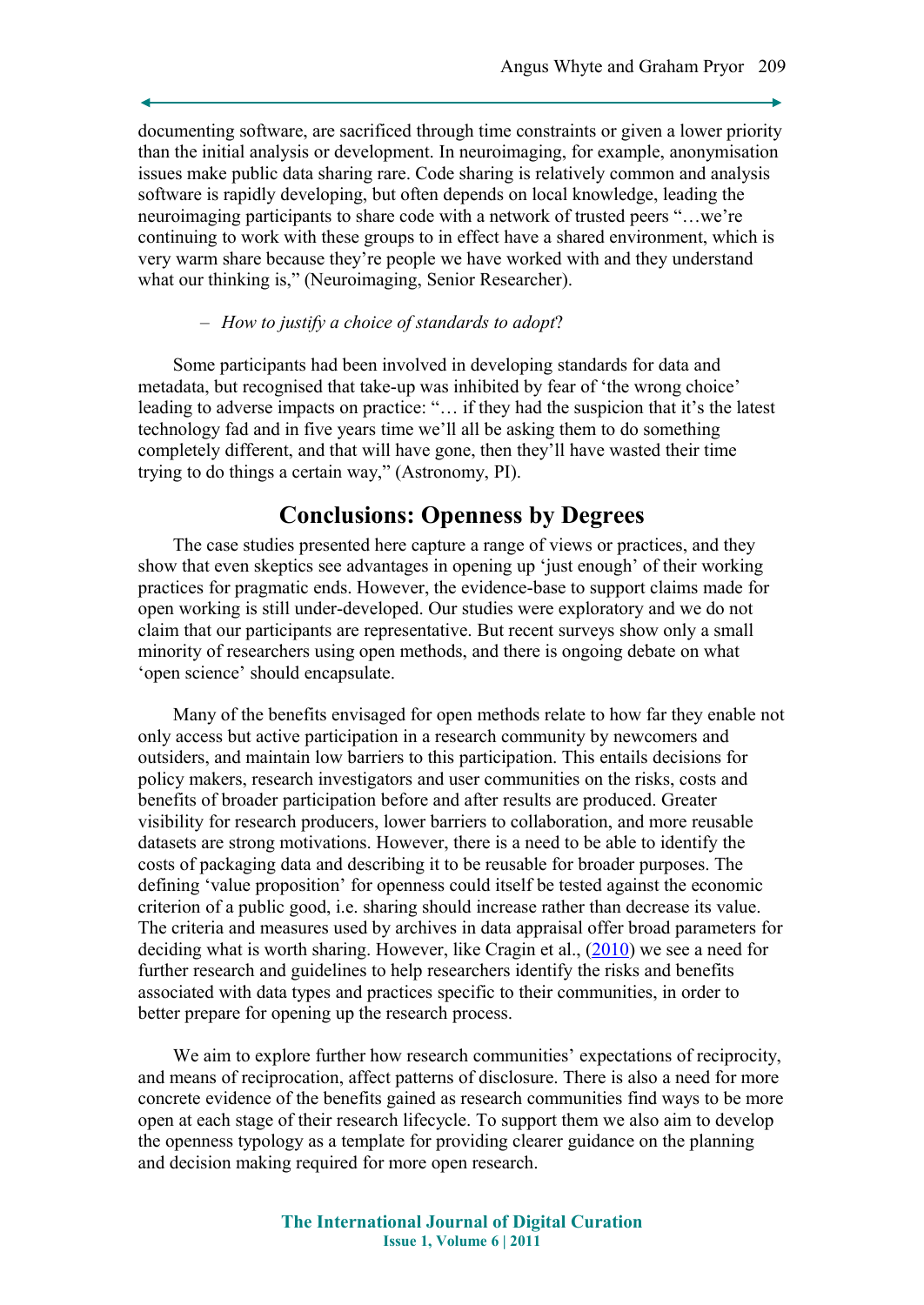## **Acknowledgements**

The authors wish to express their great appreciation to all the researchers who gave their valuable time to participate in the interviews. We also thank reviewers of the paper for their very helpful comments.

### **References**

- <span id="page-11-2"></span>Beagrie, N., Lavoie, B., & Woollard, M. (2010). *Keeping research data safe (Phase 2)*. Retrieved February 10, 2011, from [http://www.jisc.ac.uk/publications/reports/2010/keepingresearchdatasafe2.aspx.](http://www.jisc.ac.uk/publications/reports/2010/keepingresearchdatasafe2.aspx)
- <span id="page-11-7"></span>Bitzer, J., Schrettl, W., & Schröder, P. (2007). Intrinsic motivation in open source software development. *Journal of Comparative Economics*. Retrieved February 10, 2011, from [http://linkinghub.elsevier.com/retrieve/pii/S0147596706000643.](http://linkinghub.elsevier.com/retrieve/pii/S0147596706000643)
- <span id="page-11-5"></span>Blumenthal, D., Campbell, E., Gokhale, M., Yucel, R., Clarridge, B., Hilgartner, S., & Holtzman, N. (2006). Data withholding in genetics and the other life sciences: Prevalences and predictors. *Academic Medicine*, *81, (2).*
- <span id="page-11-4"></span>Bos, N., Zimmerman, A., Olson, J., Yew, J., Yerkie, J., Dahl, E., & Olson, G. (2007). From shared databases to communities of practice: A Taxonomy of collaboratories. *Journal of Computer-Mediated Communication*, *12, (2).*
- <span id="page-11-1"></span>Bradley, J., Owens, K., & Williams, A. (2008). Chemistry crowdsourcing and open notebook science. *Nature Precedings*. Retrieved February 10, 2011, from [http://precedings.nature.com/documents/1505/version/1.](http://precedings.nature.com/documents/1505/version/1)
- <span id="page-11-8"></span>Brase, J., Farquhar, A., Gastl, A., Gruttemeier, H., Heijne, M., Heller, A., Piguet, A., et al. (2009). Approach for a joint global registration agency for research data. *Information Services and Use, 29, (1)*.
- <span id="page-11-0"></span>Carayol, N., & Matt, M. (2006). Individual and collective determinants of academic scientists' productivity. *Information Economics and Policy*, *18, (1)*.
- <span id="page-11-6"></span>Coles, S., & Frey, J. (2009). *The relevance of linking*. Retrieved February 10, 2011, from [http://ie-repository.jisc.ac.uk/419/.](http://ie-repository.jisc.ac.uk/419/)
- <span id="page-11-3"></span>Collins, H.M. (2001). 'What is tacit knowledge'. In T.R Schatzki, K. Knorr-Cetina & E. Von Savigny (Eds) *The practice turn in contemporary theory*. Routledge.
- <span id="page-11-9"></span>Cragin, M.H., Palmer, C.L., Carlson, J.R., & Witt, M. (2010). Data sharing, small science, and institutional repositories. *Philosophical Transactions of the Royal Society A*, *368, (1926)*.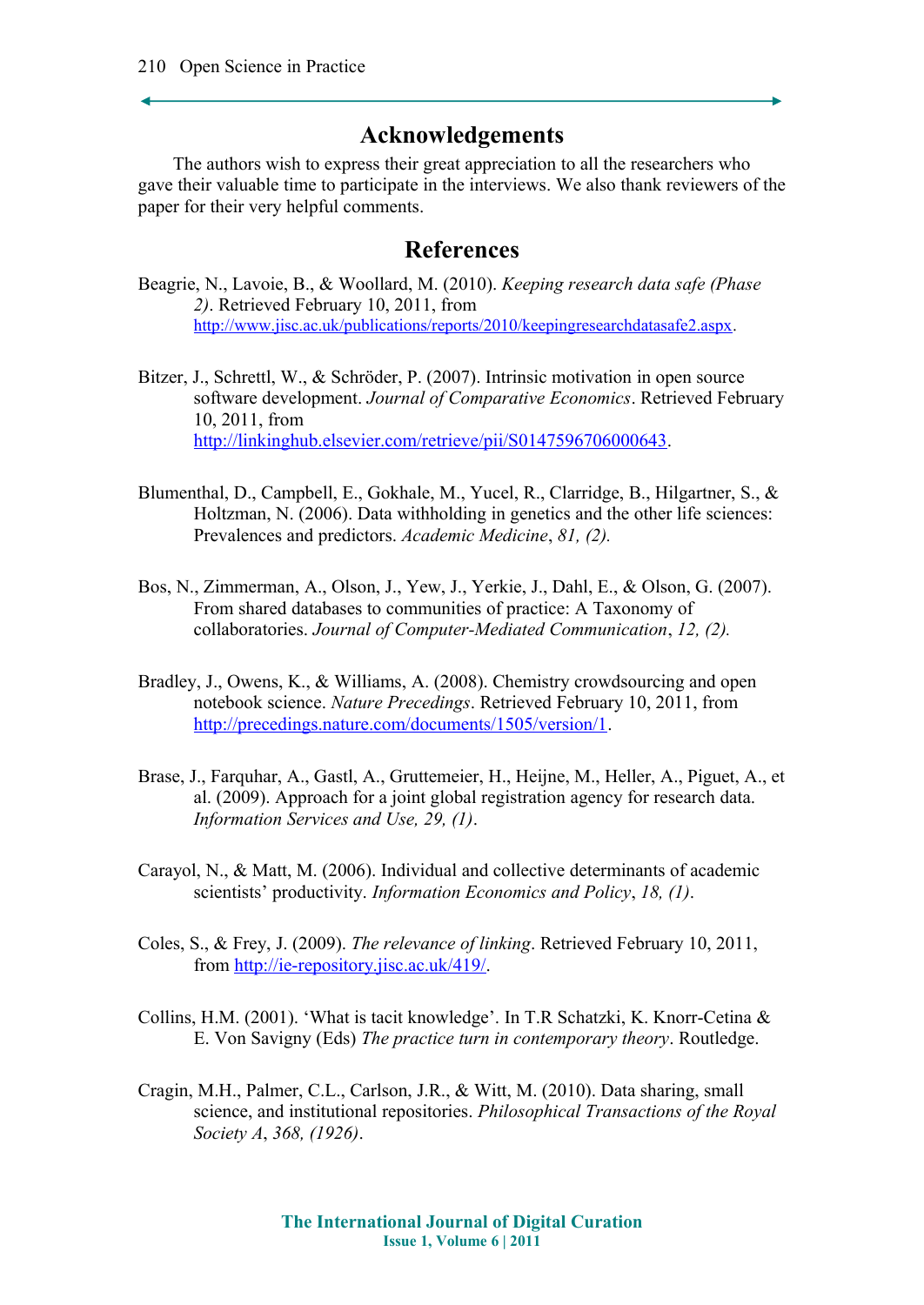- <span id="page-12-5"></span>David, P.A. (2004). Can "Open Science" be protected from the evolving regime of IPR protections? *Journal of Institutional and Theoretical Economics JITE, 160*. doi[:10.1628/093245604773861069.](http://dx.doi.org/10.1628/093245604773861069)
- <span id="page-12-2"></span>David, P.A., den Besten, M.D., & Schroeder, R. (2008). Will e-Science be open science? *SSRN eLibrary*. Retrieved February 10, 2011, from [http://papers.ssrn.com/sol3/papers.cfm?abstract\\_id=1317390.](http://papers.ssrn.com/sol3/papers.cfm?abstract_id=1317390)
- <span id="page-12-1"></span>David, P. A., den Besten, M.D., & Schroeder, R. (2009). *Collaborative research in e-Science and open access to information.* SIEPR Discussion Paper No. 08-21. Stanford University.
- <span id="page-12-8"></span>Delfanti, A. (2010). Users and peers: From citizen science to P2P science. *JCOM: Journal of Science Communication*, 9. Retrieved February 24, 2011, from [http://jcom.sissa.it/archive/09/01/Jcom0901%282010%29E/.](http://jcom.sissa.it/archive/09/01/Jcom0901(2010)E/)
- <span id="page-12-4"></span>Fry, J., Lockyer, S., Oppenheim, C., Houghton, J., & Rasmussen, B. (2008). *Identifying the benefits of curating & sharing research data*. Retrieved February 10, 2011, from [http://www.jisc.ac.uk/publications/reports/2008/databenefitsfinalreport.aspx.](http://www.jisc.ac.uk/publications/reports/2008/databenefitsfinalreport.aspx)
- <span id="page-12-9"></span>Haddow, G., Cunningham-Burley, S., Bruce, A., & Parry, S. (2005). *Generation Scotland preliminary consultation exercise 2003-04: Public and stakeholder views from focus groups and interviews*. Institute for the Study of Science, Technology and Innovation, University of Edinburgh.
- <span id="page-12-7"></span>Hey, T., Tansley, S., & Tolle, K. (2009). *The fourth paradigm: Data-intensive scientific discovery*. Microsoft Research.
- <span id="page-12-10"></span>Irwin, A. (1995). *Citizen science: a study of people, expertise, and sustainable development*. New York: Routledge.
- <span id="page-12-0"></span>Lyon, L. (2009). *Open science at web-scale: Optimising participation and predictive potential.* Consultative Report. Retrieved July 21, 2010, from [http://www.jisc.ac.uk/publications/reports/2009/opensciencerpt.aspx.](http://www.jisc.ac.uk/publications/reports/2009/opensciencerpt.aspx)
- <span id="page-12-3"></span>Lyon, L., Rusbridge, C., Neilson, C., & Whyte, A. (2010). *Disciplinary Approaches to Sharing, Curation, Reuse and Preservation: DCC SCARP Final Report to JISC.* Edinburgh: Digital Curation Centre. Retrieved February 10, 2011, from [http://www.dcc.ac.uk/sites/default/files/documents/scarp/SCARP-FinalReport-](http://www.dcc.ac.uk/sites/default/files/documents/scarp/SCARP-FinalReport-Final-SENT.pdf)[Final-SENT.pdf.](http://www.dcc.ac.uk/sites/default/files/documents/scarp/SCARP-FinalReport-Final-SENT.pdf)
- <span id="page-12-6"></span>Martin, B.R., & Tang, P. (2007). *The benefits from publicly funded research*. Science Policy Research Unit, University of Sussex.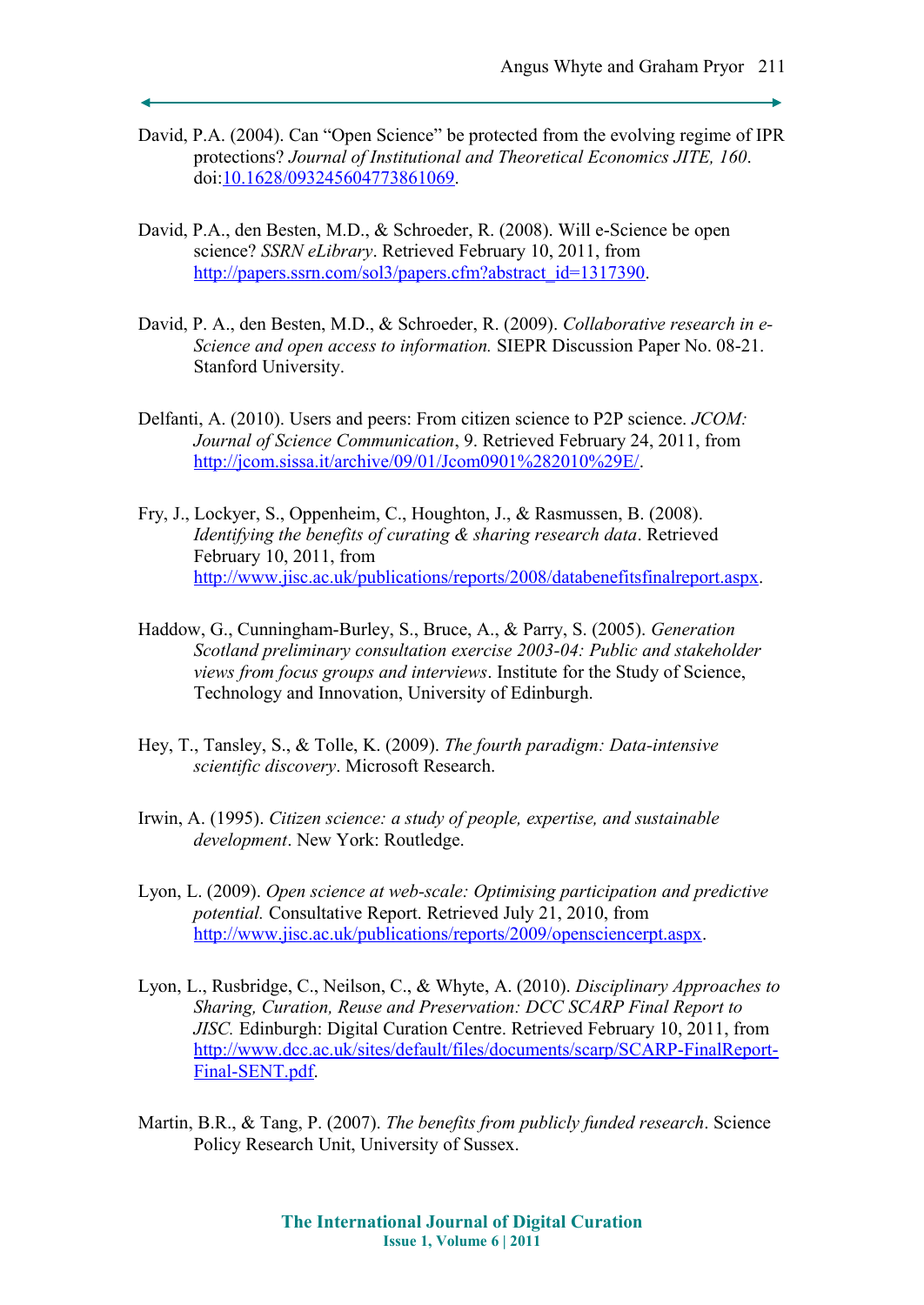- Meagher, L., & Lyall, C. (2009). *The invisible made visible: The role of evaluation in informing processes of knowledge exchange*. Retrieved February 10, 2011, from [http://www.genomicsnetwork.ac.uk/innogen/publications/workingpapers/title,2](http://www.genomicsnetwork.ac.uk/innogen/publications/workingpapers/title,21156,en.html) [1156,en.html.](http://www.genomicsnetwork.ac.uk/innogen/publications/workingpapers/title,21156,en.html)
- <span id="page-13-3"></span>Mukherjee, A., & Stern, S. (2009). Disclosure or secrecy? The dynamics of open science. *International Journal of Industrial Organization*, *27, (3).* doi[:10.1016/j.ijindorg.2008.11.005.](http://dx.doi.org/10.1016/j.ijindorg.2008.11.005)
- <span id="page-13-1"></span>Nature (2009) Special issue on data sharing. *Nature.com.* Retrieved February 10, 2011, from [http://www.nature.com/news/specials/datasharing/index.html.](http://www.nature.com/news/specials/datasharing/index.html)
- <span id="page-13-0"></span>OECD (2007). *Principles and guidelines for access to research data from public funding.* Retrieved February 10, 2011, from [http://www.oecd.org/dataoecd/9/61/38500813.pdf.](http://www.oecd.org/dataoecd/9/61/38500813.pdf)
- <span id="page-13-5"></span>Piwowar, H., & Chapman, W. (2008). Prevalence and patterns of microarray data sharing. *Nature Precedings*.
- <span id="page-13-6"></span>Piwowar, H., Day, R., & Fridsma, D. (2007). Sharing detailed research data is associated with increased citation rate. *PLoS ONE*, *2, (3).* [http://dx.doi.org/10.1371/journal.pone.0000308.](http://dx.doi.org/10.1371/journal.pone.0000308)
- <span id="page-13-4"></span>Pryor, G. (2009). Multi-scale data sharing in the life sciences: some lessons for policy makers. *International Journal of Digital Curation*, *4, (3)*.
- <span id="page-13-7"></span>RIN. (2008). *To share or not to share: Publication and quality assurance of research data outputs*. Retrieved February 10, 2011, from [http://www.rin.ac.uk/our](http://www.rin.ac.uk/our-work/data-management-and-curation/share-or-not-share-research-data-outputs)[work/data-management-and-curation/share-or-not-share-research-data-outputs.](http://www.rin.ac.uk/our-work/data-management-and-curation/share-or-not-share-research-data-outputs)
- <span id="page-13-8"></span>RIN. (2010) *If you build it, will they come? How researchers perceive and use Web 2.0.* Research Information Network. Retrieved February 10, 2011, from [http://www.rin.ac.uk/our-work/communicating-and-disseminating](http://www.rin.ac.uk/our-work/communicating-and-disseminating-research/use-and-relevance-web-20-researchers)[research/use-and-relevance-web-20-researchers.](http://www.rin.ac.uk/our-work/communicating-and-disseminating-research/use-and-relevance-web-20-researchers)
- <span id="page-13-9"></span>RIN. (2010a) *Open to all? Case studies of openness in research*. Retrieved February 10, 2011, from [http://www.rin.ac.uk/our-work/data-management-and](http://www.rin.ac.uk/our-work/data-management-and-curation/open-science-case-studies)[curation/open-science-case-studies.](http://www.rin.ac.uk/our-work/data-management-and-curation/open-science-case-studies)
- <span id="page-13-2"></span>Silvertown, J. (2009). A new dawn for citizen science. *Trends in Ecology & Evolution*, *24, (9).*